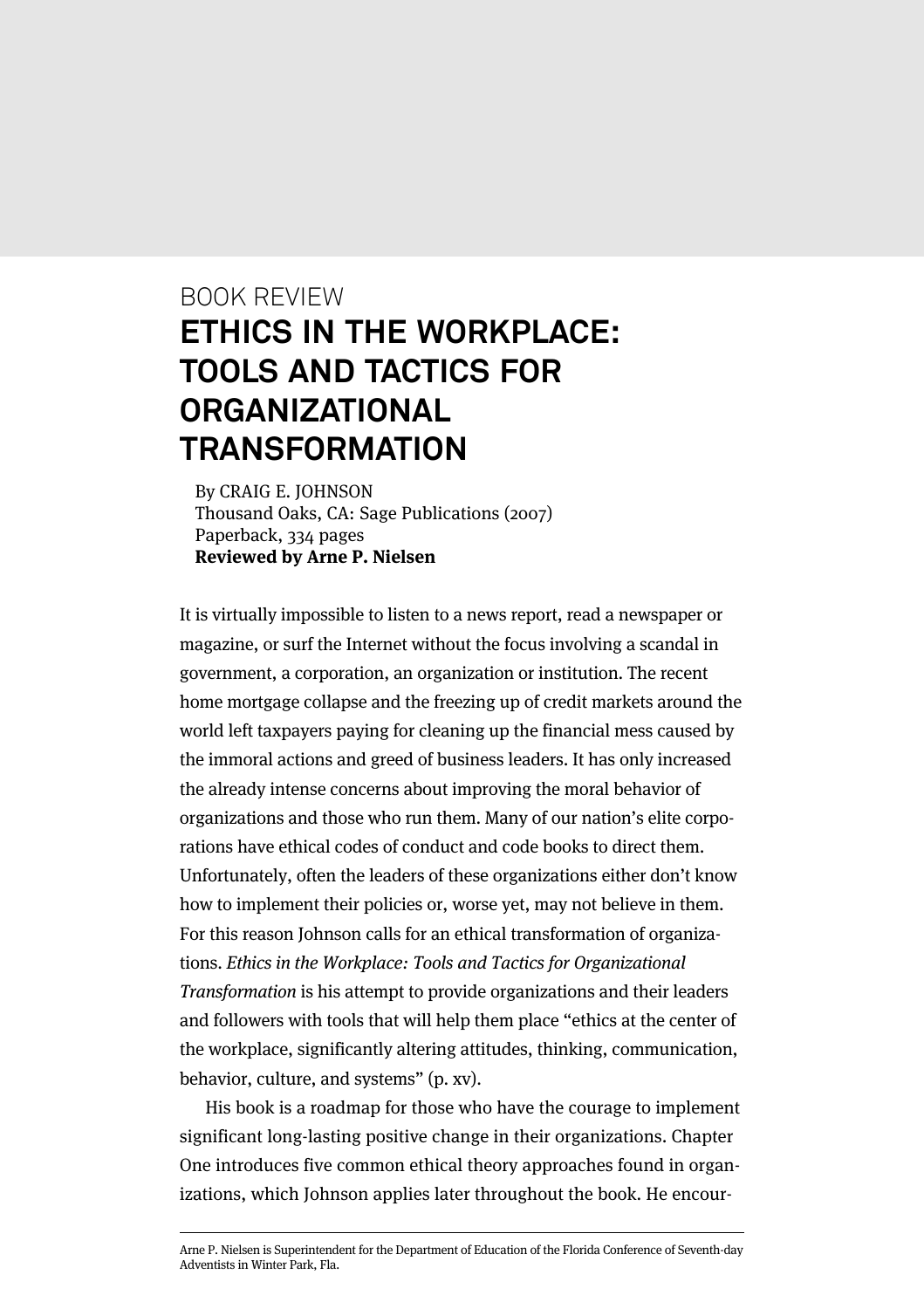ages individuals to apply more than one theory to an ethical dilemma, allowing leaders to test their perceptions through five lenses. The five ethical theories he brings forward for application include Utilitarianism (choosing the option that involves the greatest good for the greatest number of people), Kant's Categorical Imperative (the act of doing what is morally right no matter what the consequences are), Rawl's Justice as Fairness (the idea of balancing freedom and equality), Communitarianism (the concept of a community promoting shared moral values), and Altruism (the goal of taking care of others first). Johnson makes it clear that all of these approaches have both strengths and weaknesses, "but each makes a valuable contribution to moral problem solving" (p. 22).

Johnson asks the question, "Is it bad apples or bad barrels" that are responsible for corrupt organizations? He believes that both bad apples (individuals) and bad barrels (organizations) each play a part in ethical failure. Both are in need of transformation. He introduces five elements of personal ethical development: facing the shadow side of the personality, discovering vocation, identifying personal values, developing character, and drawing upon spiritual resources. His concept of a shadow side of individuals, borrowed from the psychotherapist Carl Jung, refers to the side of us that is embarrassing and highlights our shortcomings. When ignored or repressed, this shadow side puts leaders at great risk to themselves and the organizations they lead, because they show up under pressure or in unconscious processes such as projection of undesirable characteristics unto others. For this reason Johnson believes that this dark side of individuals needs to be confronted. First, by acknowledging (admitting) its existence, our shadow side begins to lose its hold on us. Second, by looking at this shadow side, we see more clearly who we really are. Third, by knowing we have shortcomings, we become more empathetic towards others. Fourth, by reflecting, we will become better role models. Fifth, by showing others our weaknesses, we give others hope and courage, thereby improving our work relationships.

He concludes his thoughts on personal ethical development by discussing advanced change theory, believing it unethical and unproductive to try and change people from the outside in. He states that "the direction of organizational change is from the inside out, starting with the individual and spreading outward" (p. 53). He believes that just one ethical person within an organization can bring about system-wide change.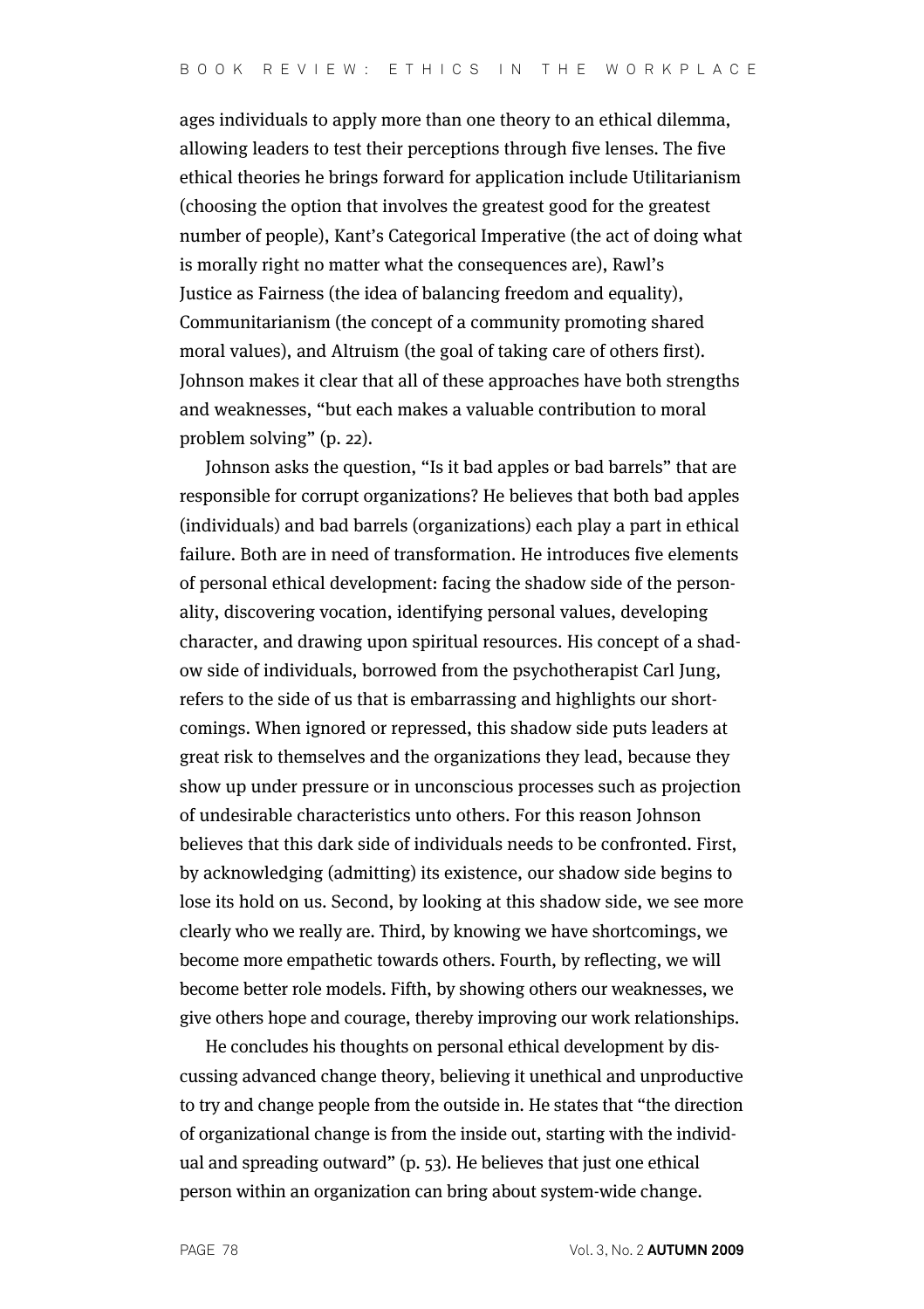Because "very bright people make very stupid mistakes" (p. 66), Johnson spends several chapters discussing decision-making models and approaches. He builds on James Rest's idea that moral choice involves moral sensitivity, judgment, motivation, and character by action. He revisits the idea of a dark side of our personalities and asks us to be weary of those contributors to (defective) poor decision making, e.g., insecurities, greed, and ego. He introduces us to guidelines for assistance in making improved moral decisions. He reviews several models for decision making, including Kidder's nine ethical checkpoints.

Johnson emphasizes the centrality of communication in the transformation process. Key is the understanding that listening is more important than speaking. He admonishes us to be aware of those around us, acknowledging them and giving them value. We should be cognizant of those in our sphere of influence and Johnson reminds us that "the exercise of influence is not an option in the workplace. We must influence others if we are to fulfill our roles" (p. 115). He reminds the reader that there can be danger in having a position of influence or power leading to unethical behavior. We should use power judiciously and as Johnson states, "seek to serve others, use positional power with caution, be open to influence, and empower others" (p. 136).

The way organizations are doing business is constantly changing. Groups and teams are more involved in decision making than in the past. Since groups "tend to bring out the moral best and worst in us," Johnson suggests that a group's effectiveness increases when someone in the group has the courage to "stand alone" and express a minority opinion. This effectively eliminates the phenomena of group think. Johnson states that "leaders deserve a good deal of the credit for transforming ethics and a good deal of the blame when groups fall short" (p. 171). In his other book Meeting the Ethical Challenges of Leadership: Casting Light or Shadow, Johnson (2009) states that "ethics is at the heart of leadership" (p. xvi), underscoring the burden and vital role that leaders play in groups. Both books identify many of the moral demands that both leaders and followers must adhere to. He also explores several leadership theories (styles) that enhance the performance of leaders and heavily involve followers in the decisions making process.

Johnson recognizes that often there is a dark side to organizations that needs to be confronted through truth telling. He encourages leaders to be on guard for seeking truth that leads to greater accountability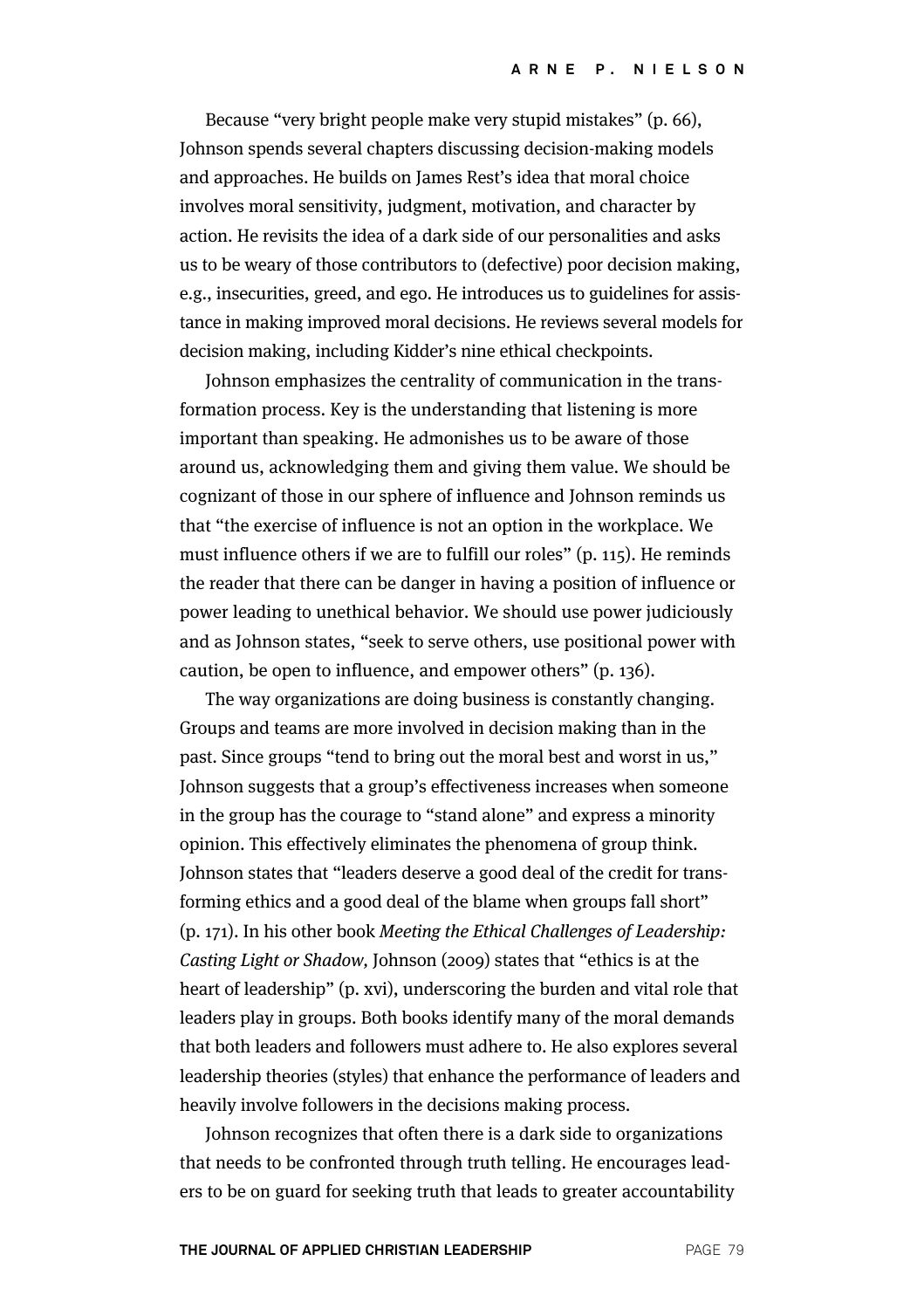to decrease hostile working environments, sexual harassment discrimination, prejudices, and stereotyping. He gives practical solutions for each of these. Central to this is adhering to and promoting a formal code of ethics, a powerful mission and vision statement, shared values, and easily understood norms that support policies. Leaders need to be aware of the organization culture (climate) and be ready to change or modify behavior that is undermining the success of the organization. Johnson advances the idea that "ethical values are factored into every organizational activity" (p. 248). He expresses the need for "ethical consistency" throughout the organization, top to bottom. This includes the concepts espoused by Thomas et al. in their book Worldviews and Ecology: Religion, Philosophy and the Environment (1994) and the need to "think globally" and "act locally."

There are numerous strengths in this easy-to-read book. First, Johnson provides a plethora of current and historical world events to engage the reader and illustrate and apply concepts. These applications enhance the link from theory to practice and show what he is trying to promote in organizational ethics.

Second, there are boxes or sections termed Case Study, placed throughout the chapters as well as at the end of each chapter. These case studies, real or fictional, engage the reader to decide (make choices) about how they would act or react under the circumstances described. Discussion Probes at the end of the case study bring the reader deeper into the discussion and forces him to make ethical or moral decisions. It appears that Johnson wants the reader to begin practicing moral and ethical decision making along the journey.

Third, Johnson introduces "tips" for the reader to consider in the transformation process. These tips are intended to provide the reader with an idea of how to manage or implement a new concept or technique. In other words, take those that apply and discard those that don't. The advice provided is a great starting point for the individual who does not know where to begin.

Fourth, each chapter has a Self-Assessment Box. This is an opportunity for the reader to "look in the mirror" and measure her ability or performance. The reader may decide to measure the organization she works for, or if it is more comfortable, insert someone else's name. (But of course, ethics is always best done on oneself).

Fifth, at the end of each chapter there is a section called Application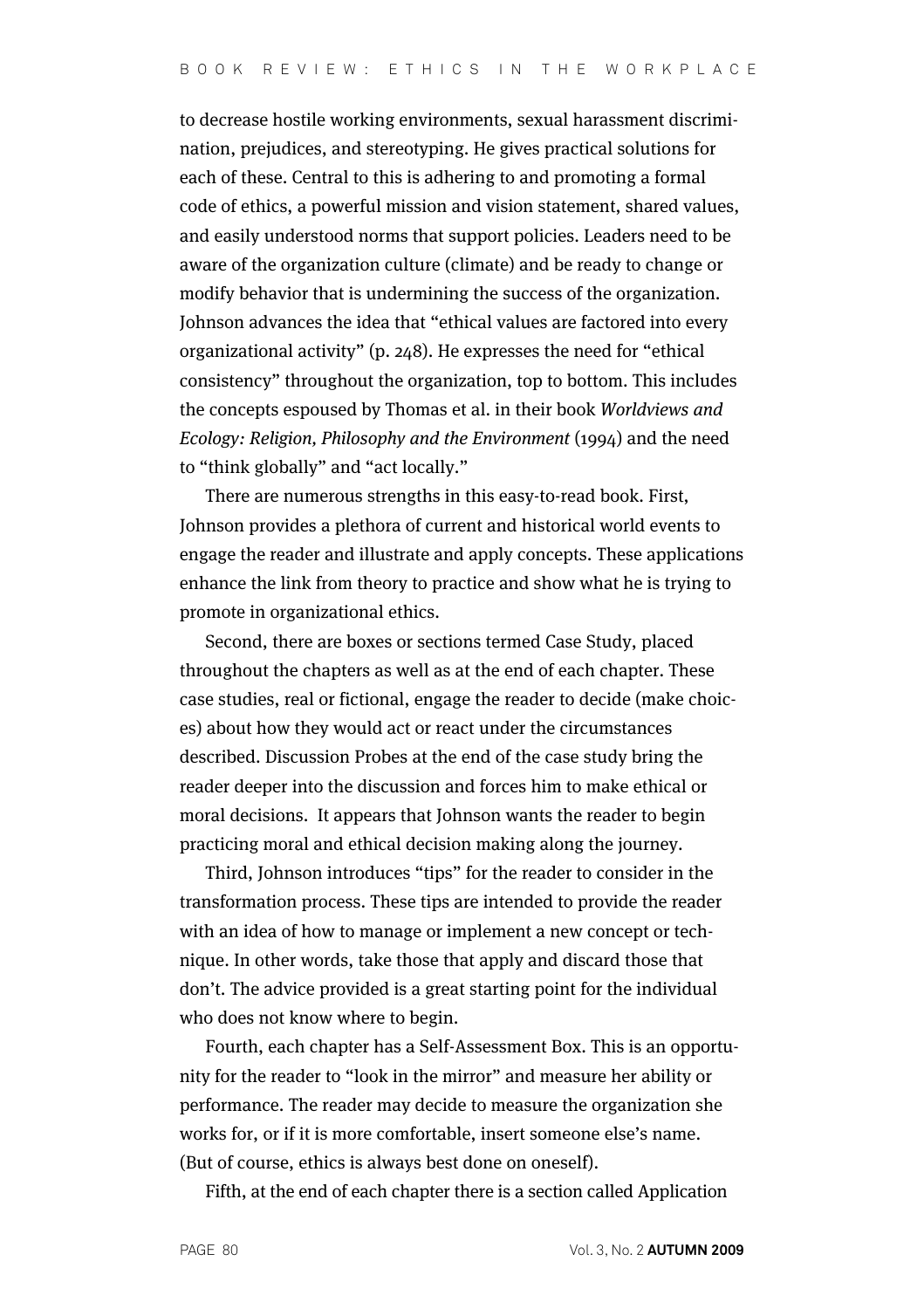Projects that allows the reader to apply what he has just learned through practice, reflection, discussion, writing and other methods for growth and transformation. These application projects are designed for the individual or group and are ones that I found to be especially helpful.

Johnson includes a brief discussion on three approaches to leadership—transformational leadership, servant leadership, and relational leadership. For him these are important normative leadership theories because they set the tone for leader actions, help leaders manage ethical responsibilities in the workplace, and assist leaders with developing principles of right and wrong and a system of moral values.

In his chapter on Ethical Decision Making and Action, Johnson seems to imply that one should find a format or checklist to go through when making important ethical decisions. I do agree that there should be a systematic way of dealing with an ethical dilemma and decision. However, I would argue that many important ethical decisions that we make need to be done expeditiously. Often, we do not have time to check off the steps to consider. I would suggest that a leader can and should be able to make an ethical decision almost automatically.

Another area of slight disagreement is in discussing how to exercise ethical influence. He states that "while we don't have much choice as to whether or not we exert influence, we do have control over how we go about modifying the behavior of others" (p. 116). I believe we do have a large degree of choice as to whether or not we exert influence. My days are filled with opportunities at home and work where I have to make a conscientious decision about how much influence, if any, I will exert. I believe that everything we do involves choices.

Johnson's book is well researched, clearly written and practical in its usefulness to leadership. It is a crucial resource for all leaders who want to improve their moral influence and their organizational ethical practices. His idea that we need to fix ourselves before we try to fix the organization is disturbing precisely because he is right, even from a Christian viewpoint, on this central issue. If Christian leaders are looking for specifically Christian approaches to the many ethical issues Johnson addresses, they will not find them. Even so he seems to ask the right questions and provide readers with a toolbox full of useful ideas. Leaders seeking a framework to guide their behaviors will also find this book a helpful starting point. What may still have to be written is an equally practical text that links the day-to-day issues treated here, and